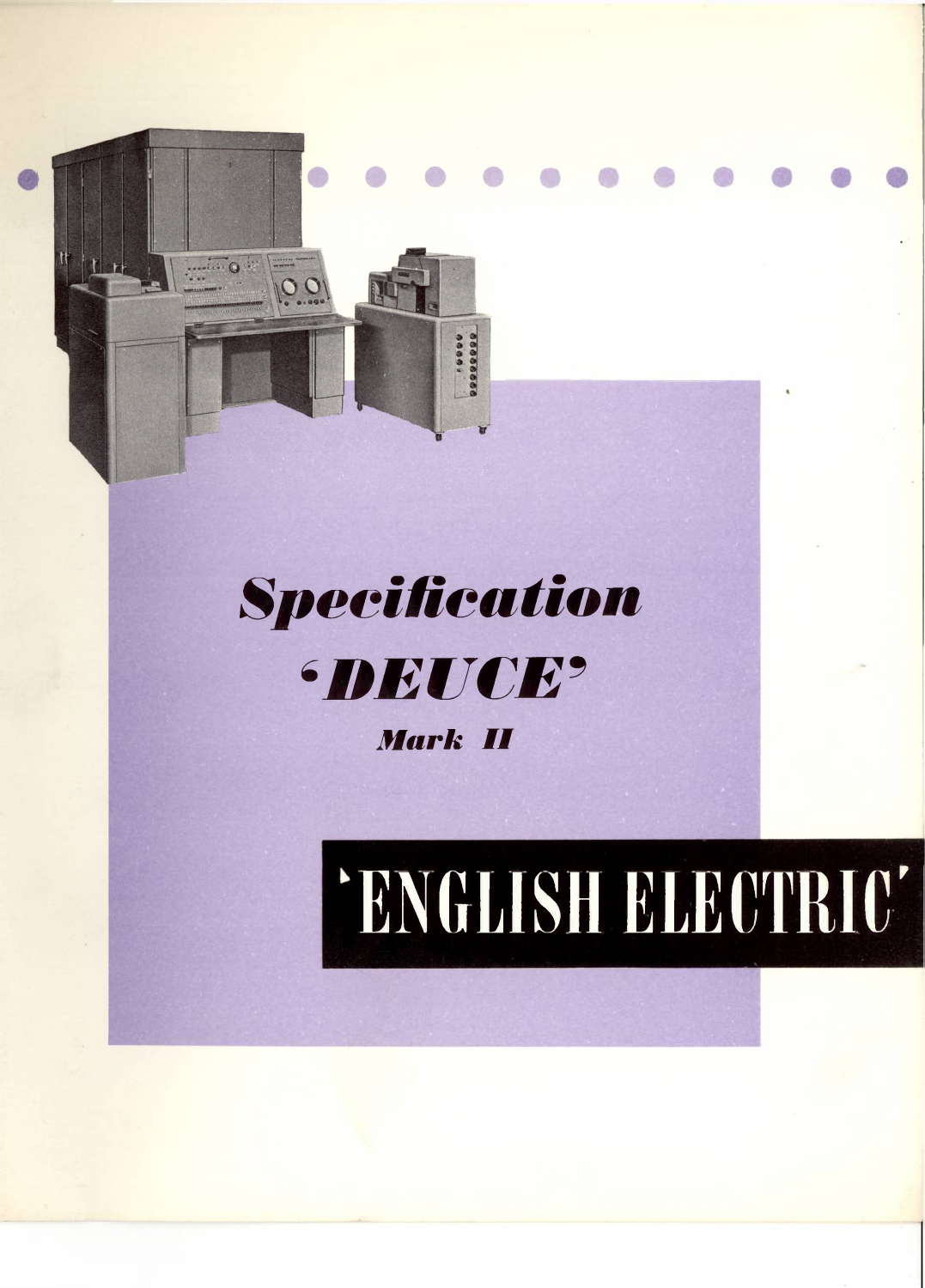$\label{eq:2.1} \frac{1}{\sqrt{2}}\int_{\mathbb{R}^3}\frac{1}{\sqrt{2}}\left(\frac{1}{\sqrt{2}}\right)^2\frac{1}{\sqrt{2}}\left(\frac{1}{\sqrt{2}}\right)^2\frac{1}{\sqrt{2}}\left(\frac{1}{\sqrt{2}}\right)^2.$  $\langle \!\langle \cdot \rangle \!\rangle$  $\blacklozenge$  $\label{eq:2.1} \frac{1}{\sqrt{2}}\int_{\mathbb{R}^3}\frac{1}{\sqrt{2}}\left(\frac{1}{\sqrt{2}}\right)^2\frac{1}{\sqrt{2}}\left(\frac{1}{\sqrt{2}}\right)^2\frac{1}{\sqrt{2}}\left(\frac{1}{\sqrt{2}}\right)^2\frac{1}{\sqrt{2}}\left(\frac{1}{\sqrt{2}}\right)^2\frac{1}{\sqrt{2}}\left(\frac{1}{\sqrt{2}}\right)^2\frac{1}{\sqrt{2}}\frac{1}{\sqrt{2}}\frac{1}{\sqrt{2}}\frac{1}{\sqrt{2}}\frac{1}{\sqrt{2}}\frac{1}{\sqrt{2}}$  $\mathcal{A}$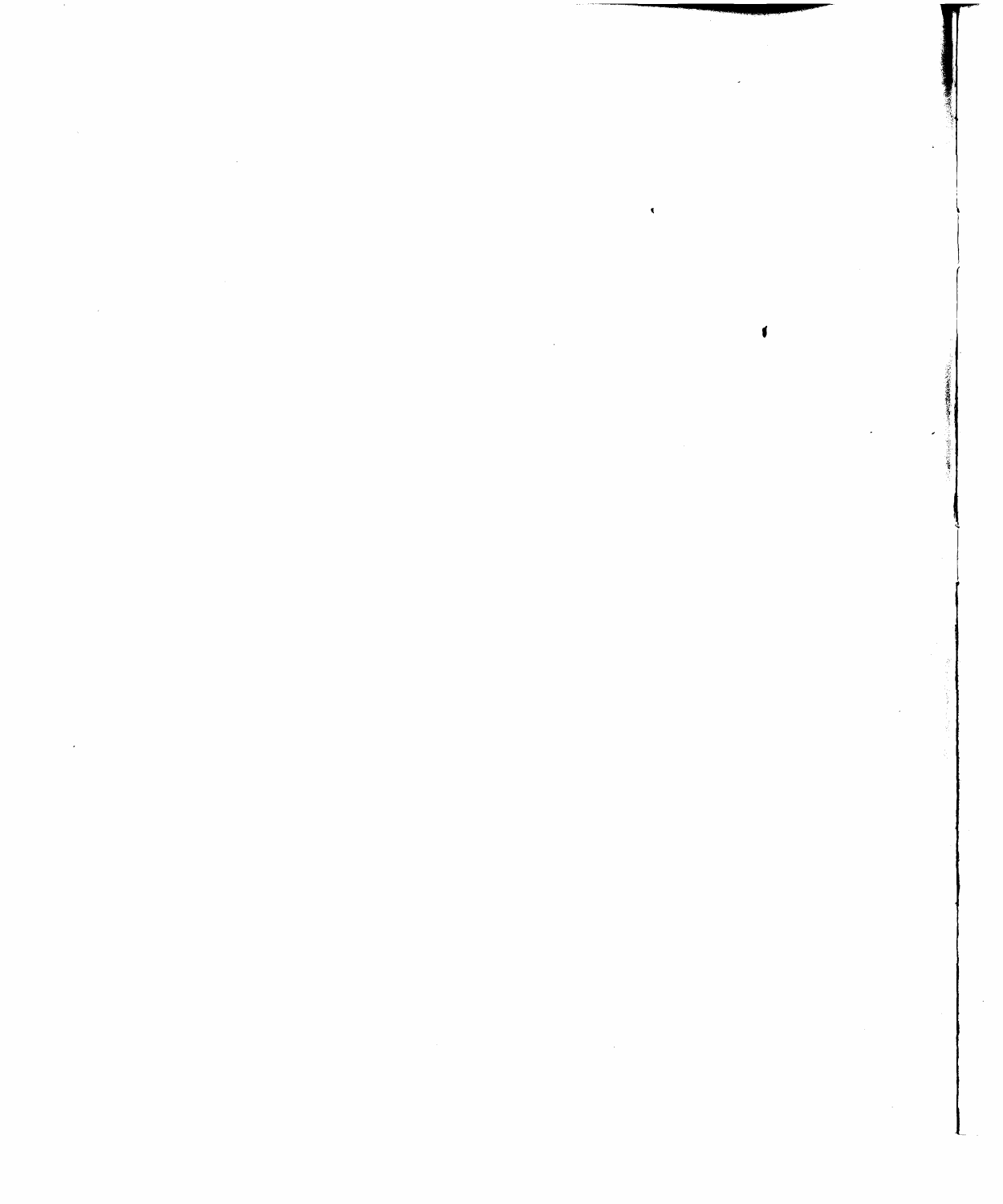*Contents*

|                                                          |  |  |              |  |  |  | Page   |
|----------------------------------------------------------|--|--|--------------|--|--|--|--------|
| INTRODUCTION<br>1. 0                                     |  |  |              |  |  |  | 3      |
| GENERAL INFORMATION<br>2.0                               |  |  |              |  |  |  | 3      |
| PHYSICAL FORM OF THE COMPUTER<br>3.0                     |  |  |              |  |  |  | 4      |
| 3.1 Electronic Units, Magnetic Store<br>3.2 Control Desk |  |  |              |  |  |  | 5<br>5 |
| 80-COLUMN PUNCHED CARD COMBINED<br>4.0                   |  |  | INPUT/OUTPUT |  |  |  | 5      |
| HIGH SPEED PAPER TAPE INPUT<br>5.0                       |  |  |              |  |  |  | 5      |
| PAPER TAPE OUTPUT<br>ჩ. Ი                                |  |  |              |  |  |  | 6      |
| <b>STORAGE</b><br>7.0                                    |  |  |              |  |  |  | 6      |
| 7.1 Mercury Delay Line Store and Thermostatic            |  |  |              |  |  |  |        |
| Enclosure                                                |  |  |              |  |  |  |        |
| MAGNETIC TAPE AUXILIARY STORAGE<br>8. 0                  |  |  |              |  |  |  |        |
| <b>INSTALL ATION</b><br>9. 0                             |  |  |              |  |  |  |        |
| 9.1 Power Supplies.                                      |  |  |              |  |  |  |        |
| 9.2 Power Consumption                                    |  |  |              |  |  |  | 8      |
| 9.3 Ventilation                                          |  |  |              |  |  |  | 8      |
| DIMENSIONS OF EQUIPMENT<br>10.0                          |  |  |              |  |  |  | 8      |

**ES/ 148 <sup>1</sup>**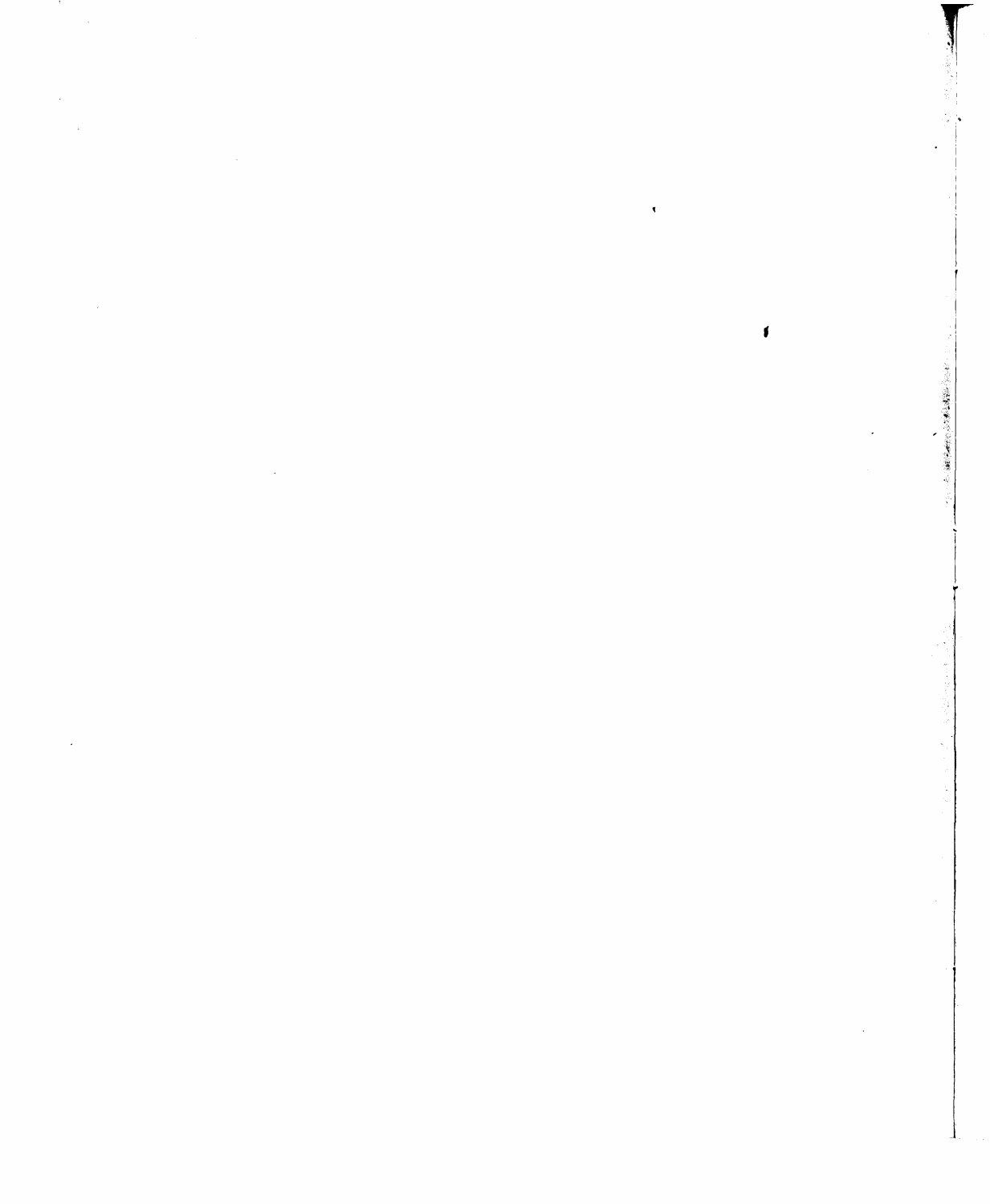### *Speeitication — 6DEUCE9 Mark II*

### **1.0 INTRODUCTION**

The DEUCE, Digital Electronic Universal Computing Engine, was developed by the Nelson Research Laboratories of The English Electric Company Limited. It is based on the ACE Pilot Model which was designed and built at the National Physical Laboratories by a combined team of engineers and mathematicians from the two establishments.

EEUCE Mk. II operates in conjunction with an 80-column punched card combined input/output unit, complete with automatic conversion<br>facilities. It is principally intended to be the central unit of a It is principally intended to be the central unit of a data processing system and at the same time retains its inherent power as a scientific machine. As part.of an electronic data processing system, EEUCE Mk.II is normally fitted with magnetic tape auxiliary storage units. High-speed paper tape input and paper tape output and a second 80-column punched card input/output unit may be fitted as optional extras.

Most programmes and subroutines built up over a number of years on the original 32-column punched card operated machines are usable, including powerful interpretative schemes designed to simplify programming.

### **2.0 GENERAL INFORMATION**

DEUCE is a serial machine operating in the binary mode and has a pulse repetition frequency of <sup>1</sup> megacycle. It uses <sup>a</sup> word length of <sup>32</sup> digits and a word time of <sup>32</sup> microseconds. Multiplication and division times are <sup>2</sup> milliseconds and addition and subtraction 32 microseconds per operation. <sup>A</sup> further <sup>32</sup> microseconds is required per instruction in order to allow its analysis by the control circuits. Each instruction may effect up to 32 operations. All arithmetic operations are fixed point, although numerous floating point subroutines are available. One single length accumulator and one double length accumulator are provided and the latter may be used as two single length accumulators.

Three types of storage are available. The high speed store, immediately associated with the computing circuits, is of the acoustic delay type using mercury delay lines. <sup>A</sup> large capacity store of longer access time is provided by a magnetic recording drum and information is transferred in blocks between these two systems. The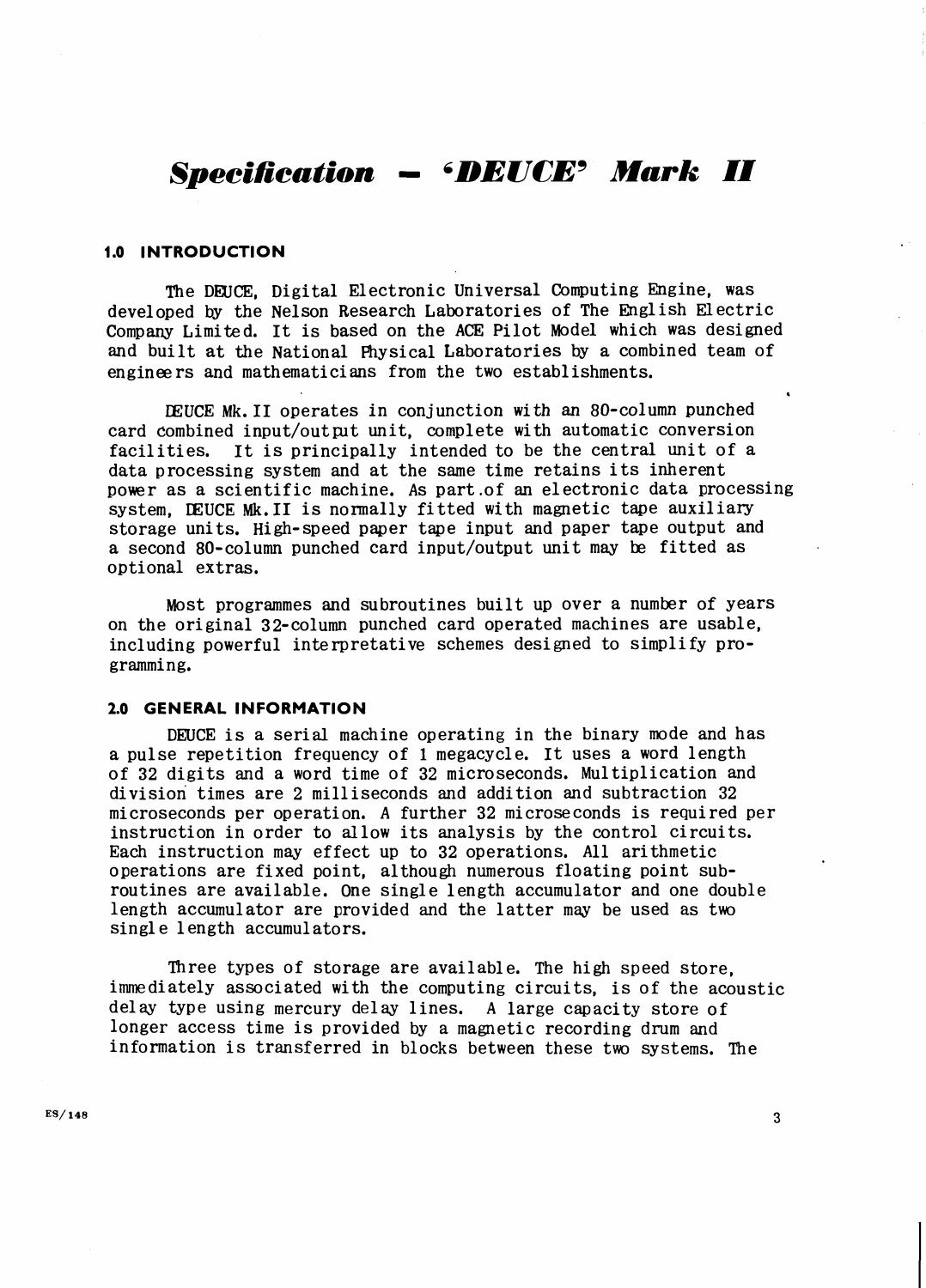third type of storage is on magnetic tape, which is available as an optional extra.

It is possible to have an input or output operation, a transfer to or from the Magnetic Drum, a transfer to or from the Magnetic Tape, a multiplication or a division and a simple arithmetical or logical operation all occurring simultaneously.

All arithmetic and logical facilities are associated with particular parts of the high speed store. Instructions specify the transfer of words from a specified source to a specified destination indicating at the same time the location in the high speed store of the next instruction. The code can be described loosely as  $2 + 1$  address'. There are <sup>32</sup> sources and <sup>32</sup> destinations. Twenty-one of each are direct store addresses and the remainder are associated with the various arithmetic and organisational facilities. Each instruction can transfer up to <sup>32</sup> words between the selected source and destination. <sup>A</sup> facility for automatic modification of instruction is provided. This has eight modifying registers.

Since instructions are coded in binary form they may be stored in the same way as numbers, each instruction occupying one word length. Optimum programming is used to achieve maximum speed of operation. Programme input is in binary form on punched cards and this is regarded as being a simpler and more efficient method than decimal input, although a programming system is available allowing the latter. Comprehensive operating and display facilities are provided, including 'Programme Display' (the punching out of instructions as they are obeyed) and Request Stop' (the ability to halt the programme on any given instruction). Fifty selected words of the high speed store may be displayed simultaneously. Operations may be effected manually and interlocks are provided to ensure correct operations

### **3.0 PHYSICAL FORM OF THE COMPUTER**

An installation comprises the following units:-

- 1) 80-column Punch Card Combined Input/Output Unit
- 2) Electronic Units, Magnetic Store (Main Assembly)
- 3) Control Desk.
- 4) Mercury Delay Line Store in Thermostatic Enclosure.
- 5) Power Supply Unit.
- 6) Voltage regulator.

This computer will normally be fitted with magnetic tape auxiliary storage. Also it may be fitted with high speed paper tape input and paper tape output..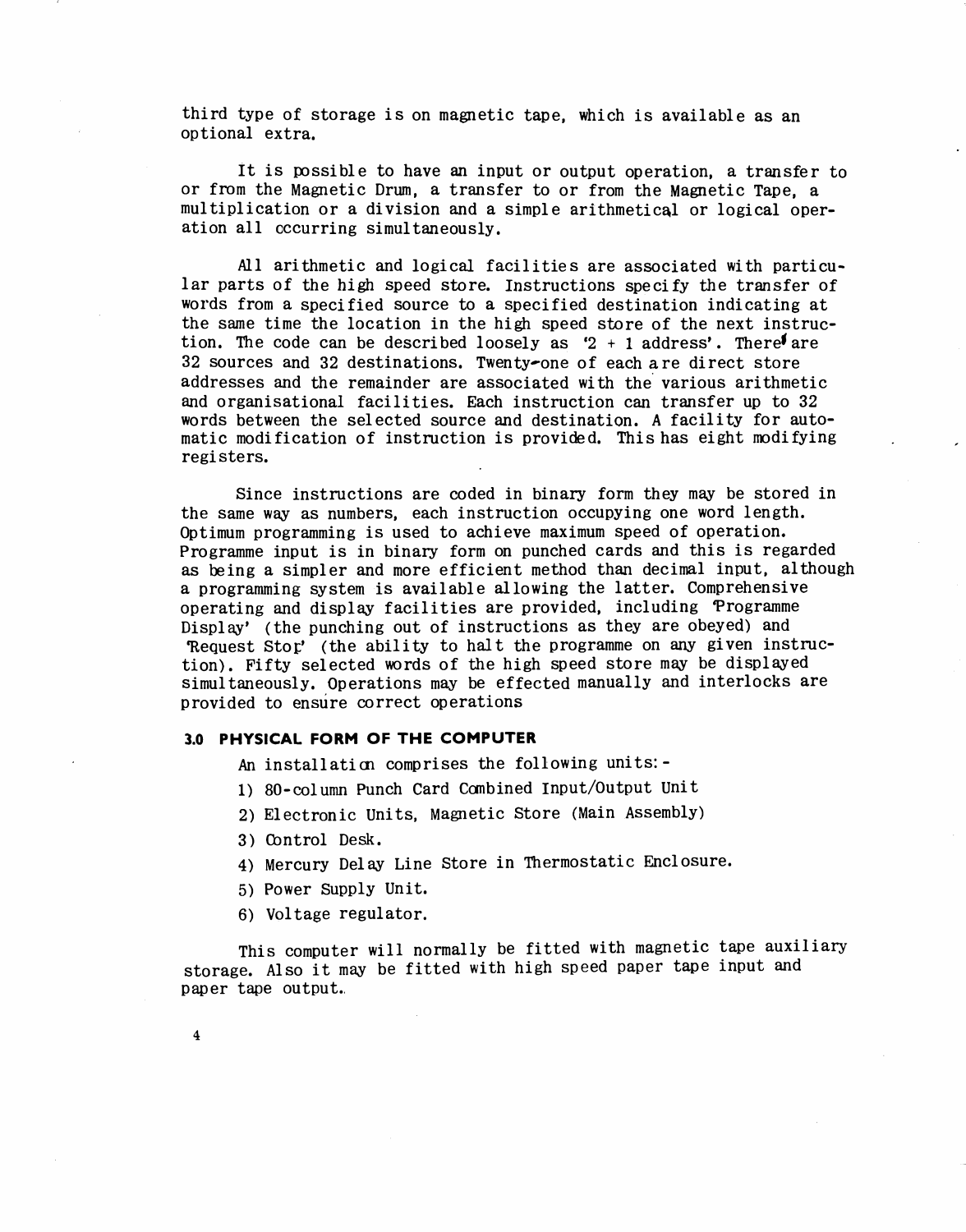### **3.1 ELECTRONIC UNITS, MAGNETIC STORE**

The electronic circuits of the machine are built onto steel chassis mounted in a vertical plane, all valves projecting on one side with other components arranged on the opposite face. Services-approved types of component, conservatively rated, are used throughout.

The chassis are mounted in groups of eight in vertical racks approximately 6 ft. high, 26% in. wide and 11 in. deep, with screw retaining devices which also serve as locations for the plug and socket connections to the cubicle wiring.

The main assembly consists of thirteen cubicles, arranged in two rows of six and one at one end, with an access corridor <sup>2</sup> ft. <sup>8</sup> in. wide between the rows. Doors on the outer faces of the cubicles give access  $\cdot$ to the component side of the chassis, on which the layout has been arranged to permit inspection and servicing of any component without removal of the unit from the cubicle.

Transformers feeding valve heaters and the main power distribution system are mounted above the ceiling of the access corridor.

### **3.2 CONTROL DESK**

The control desk is separated from the main assembly and carries controls for normal operation together with a number of additional controls and indicator lamps for testing of the machine and programmes. Two C.R.T. monitors are provided, one displaying in raster form the contents of all the short delay lines, and the other displaying the information stored in any selected long delay line. The control desk also carries remote controls and overload indicators for the main power supply unit.

### **4.0 80-COLUMN PUNCHED CARD COMBINED INPUT/OUTPUT**

This gives access to all 80 columns of the punched cards and may operate synchronously at <sup>100</sup> cards per minute, or independently at <sup>200</sup> cards per minute input and 100 cards per minute output. Automatic conversion of decimal, and translation of alphabetical, coding to 6-bit binary in a buffer store is provided so that the computer need only refer ' to the input once for each card and computation may proceed concurrently.

Normal 64-column input/output is included, the choice (64/80) being under programme control. Practically all existing 32-column programmes may be used without alteration.

### **5.0 HIGH SPEED PAPER TAPE INPUT**

The High Speed Paper Tape Input will operate at approximately 850 characters per second. It will read either 5-hole or 7-hole paper tape.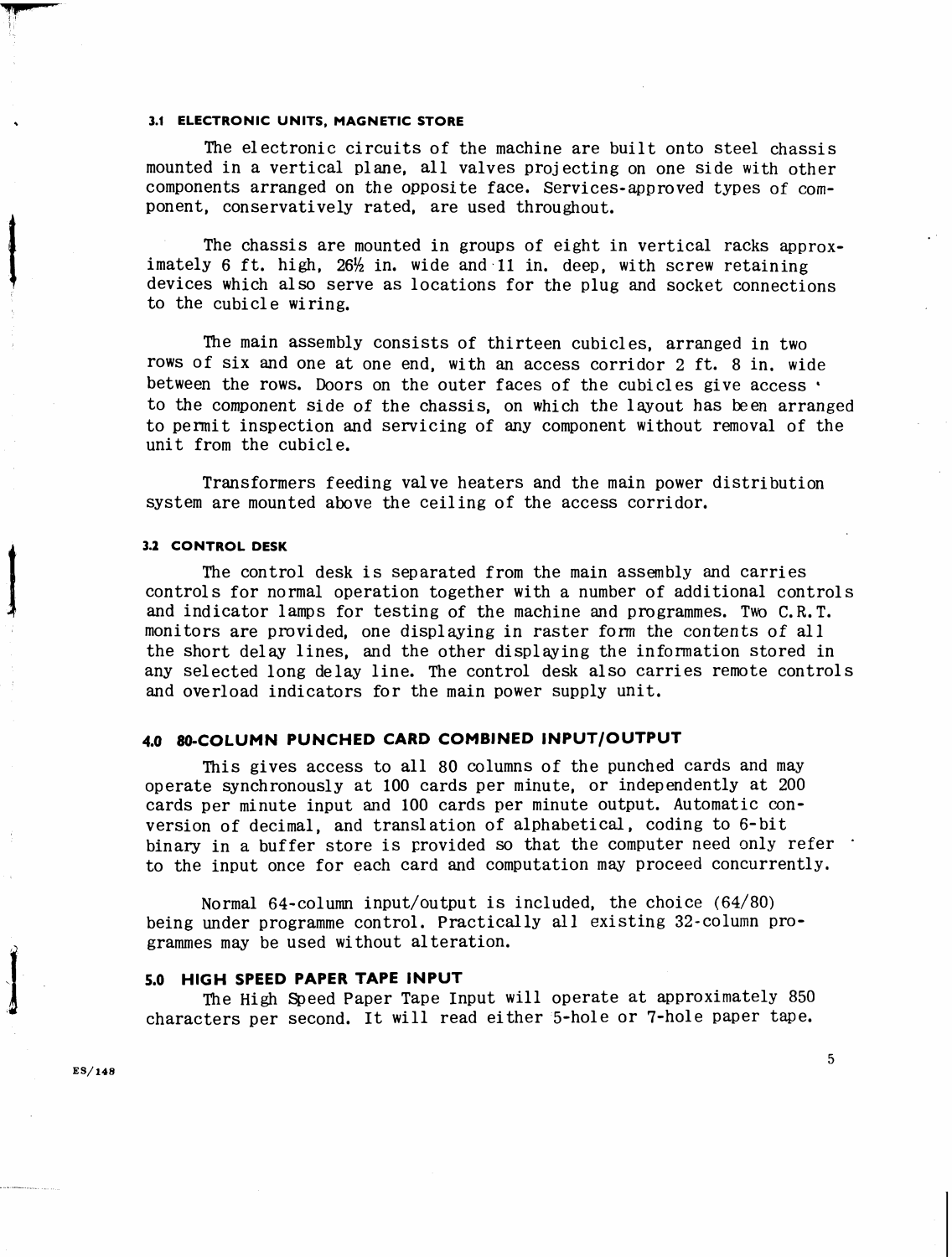8-hole tape can be accepted though 7 holes only will be sensed. Of the 7 holes, one digit will complete parity leaving a 6-bit character to be read into the main store. The use of the paper tape will be independent of the code punched on the tape, the computer being given the task of converting the code to a standard form.

It is possible to convert numbers from decimal to binary at this speed though occasional stopping of the tape may be necessary to store away the converted numbers. Direct Programme input is not possible although large programmes could be read in from paper tape by a special card programme.  $\blacksquare$ 

### **6.0 PAPER TAPE OUTPUT**

The reliable paper tape equipment currently available provides an output rate of <sup>30</sup> characters per second, i. e. 210 binary digits per second with 7-hole punching facility. It can be fitted where required and would be mainly useful for producing paper tape for such other equipments as wind tunnels and machine tool controls. The output is Programme controlled.

### **7.0 STORAGE**

The built in storage facility of DEUCE, other than that provided by magnetic tape units, provides a total of 8,594 words of <sup>32</sup> digits each. This facility is made up as follows:-

<sup>12</sup> mercury delay lines of 32 words each - average random access time 496 microseconds.

<sup>3</sup> short mercury delay lines of two words each - average random access time 16 microseconds.

- <sup>4</sup> short mercury delay lines of one word each average random access time immediate.
- <sup>2</sup> short mercury delay lines of four words each average random access time 48 microseconds.

<sup>A</sup> Magnetic Drum of 8,192 words recorded on 256 tracks - practical average access time 20 milliseconds.

The Magnetic Drum rotates at 6,510 r.p.m. carries 256 tracks of <sup>32</sup> words each and is fitted with a block of <sup>16</sup> reading heads and a block of <sup>16</sup> writing heads. If the track to be read from or written on to does not lie beneath <sup>a</sup> head of the appropriate block then it is necessary to order a shift of that block to a suitable position. In all instances this shift takes <sup>35</sup> milliseconds (average).

Once the head-block is aligned a transfer may be ordered and <sup>15</sup> milliseconds later 32 words will have been transferred between the selected track and the buffer store, for which one delay line of the

**6 ES/148**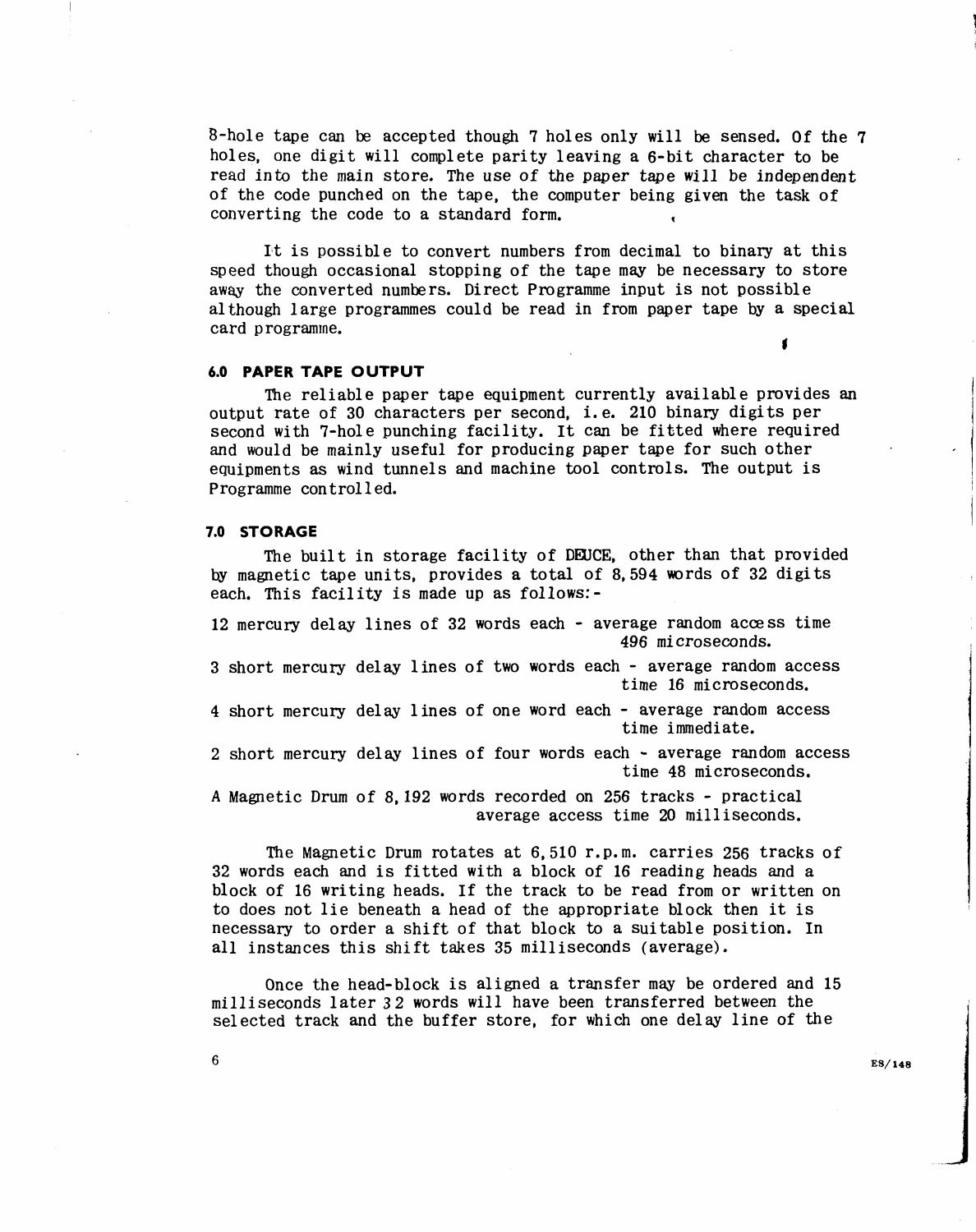high-speed store is used. A track is not affected by the reading operation.

During either the shifting or the transfer computing may proceed freely provided that the Magnetic Drum facilities are not referred to. An interlock is provided to safeguard against this, holding up the programme if necessary until the Drum operation has been safely executed.

### **7.1 MERCURY DELAY LINE STORE AND THERMOSTATIC ENCLOSURE**

The 12 long mercury delay lines are enclosed in a separate thermostatically controlled chamber, which is maintained at a temperature of  $45^{\circ}$ C  $\pm$  0.5<sup>o</sup>. The three short lines of 2 words each and two short lines of <sup>4</sup> words each are housed in a thermostatically controlled enclosure within the main cubicle assembly. The <sup>4</sup> short lines of <sup>1</sup> word each are also mounted in the main frame assembly and temperature control is unnecessary.

### **8.0 MAGNETIC TAPE AUXILIARY STORAGE**

Further auxiliary storage can be supplied utilising magnetic tape units. The magnetic tape units used with DEUCE are of the twin transporter type. Up to 4 twin-tape transporters can be accommodated on the standard DEUCE' equipment. This number may be extended by the use of additional equipment within the computer. <sup>A</sup> significant feature of this magnetic tape system is a facility for varying the block length.

> Max. length of Tapes 2,400 ft. each Speed 100 inches/second Recording 80 characters/inch Single Direction

Block length Variable in steps of 10 characters.

Automatic Two-way Parity Checking.

### **9.0 INSTALLATION**

### **9-1 POWER SUPPLIES**

The power supplies for the complete equipment are mounted in three additional cubicles which form one unit and include full protection against overload, mains failure etc. This unit may be remotely installed and controlled. Indication of operation is provided.

<sup>A</sup> voltage regulator is provided between the main supply and the power unit to ensure satisfactory operation of the equipment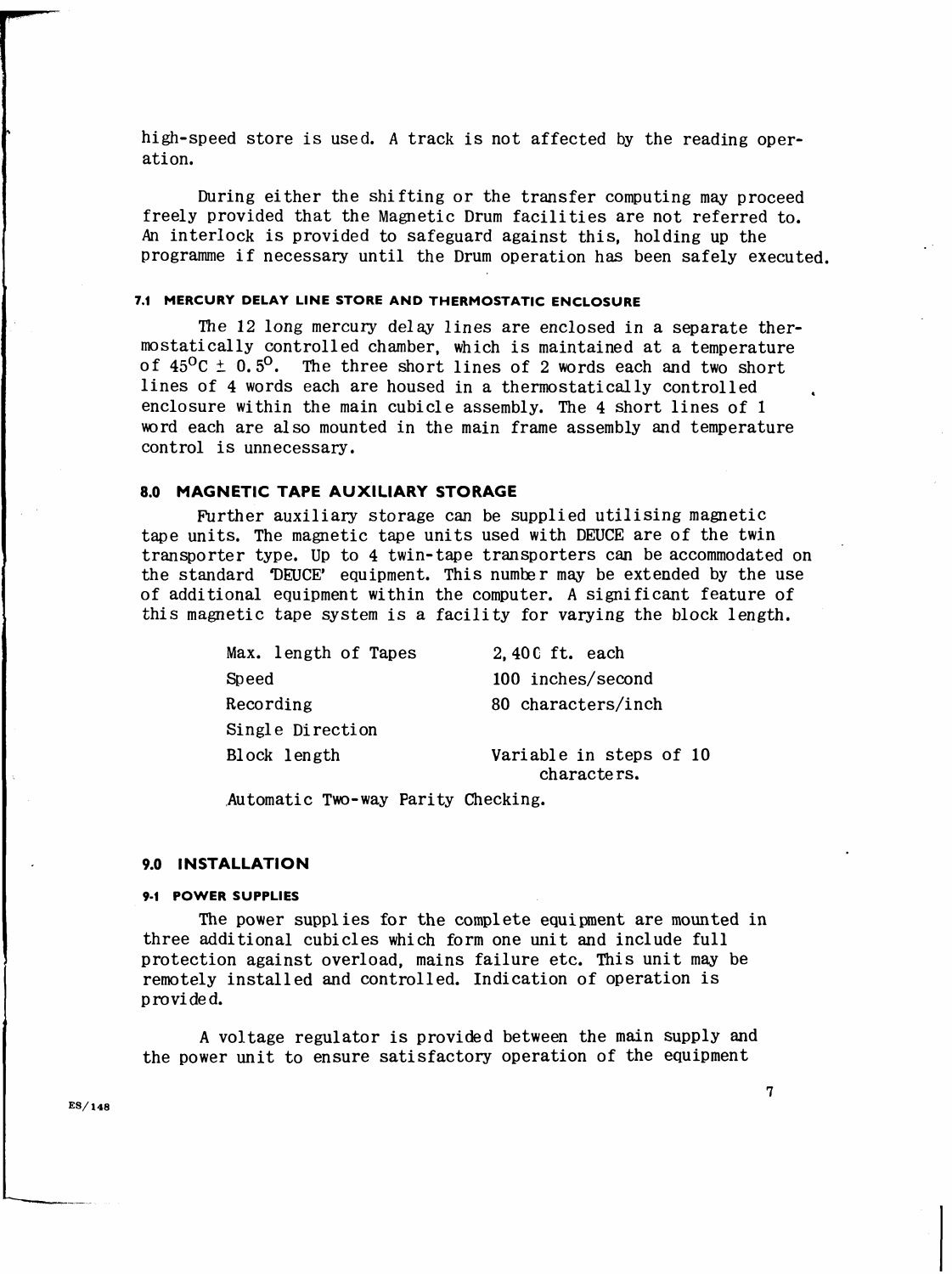within normal mains input voltage variations.

The main power supply unit is designed to be fed direct from a 400/440 volt, 50-60 c.p.s., 3-phase with neutral, supply. To meet continental requirements however a suitable transformer will be provided.

The power supply unit is fitted with an additional interlocked contactor for starting the fans of the ventilating system. The power required hy the fans is not included in the following figures.

### **9.2 POWER CONSUMPTION**

| DEUCE Mk. II. without Magnetic Tape                              | 13.4 kVA + $P.E$ kVA |
|------------------------------------------------------------------|----------------------|
| DEUCE Mk. II. with Magnetic Tape<br>(2 Twin Transporters)        | $16.4$ kVA + 0.3 kVA |
| Unstabilised supply - 4 kVA. extra for each additional twin tape |                      |

transporter.

Stabilised Unstabilised

**<**

### **9.3 VENTILATION**

<sup>A</sup> large proportion of the energy supplied to the machine appears as heat in the main cubicle assembly and a forced cooling system is required to remove this heat from the equipment.

The filtered cooling air should be supplied to the machine by <sup>a</sup> centrifugal fan via under-floor or overhead ducts and the heated air extracted from the top of the machine by an axial flow exhaust fan.

The inlet fan should be capable of supplying 2,500 cubic feet per minute against a static pressure of 0. <sup>5</sup> inches water gauge for bottom entry and 1. <sup>7</sup> inches water gauge for top entry. Manual or automatic control of the air flow should be provided down to  $1,000$  c.f.m. to allow for seasonal variations of ambient temperature.

### **10.0 DIMENSIONS OF EQUIPMENT**

|                                             | Length               | <b>Breadth</b> | Height             | Weight    |
|---------------------------------------------|----------------------|----------------|--------------------|-----------|
| Main Assembly                               | 14'11''              | 5'0''          | $7:5\frac{1}{2}$ " | 50 cwt.   |
| 80-column Punched Card<br>Input/Output Unit | 4'5''                | 2'1''          | 4'2''              | $12$ cwt. |
| Control Desk                                | $3'5\frac{1}{2}''$   | 5'0''          | 4'2''              | 6 cwt.    |
| Mercury Delay Line Store                    | $3'$ 1" diam.        |                | 3'4''              | $3$ cwt.  |
| Power Supply Unit                           | $6'$ $0''$           | 2'2''          | 6'3''              | 24 cwt.   |
| Voltage Regulator                           | - 7"<br>$2^{\prime}$ | 1'10''         | 3'10''             | 9 cwt.    |
| Twin Tape Transporter                       | 4'0''                | 3'0''          | 5'6''              | 11 cwt.   |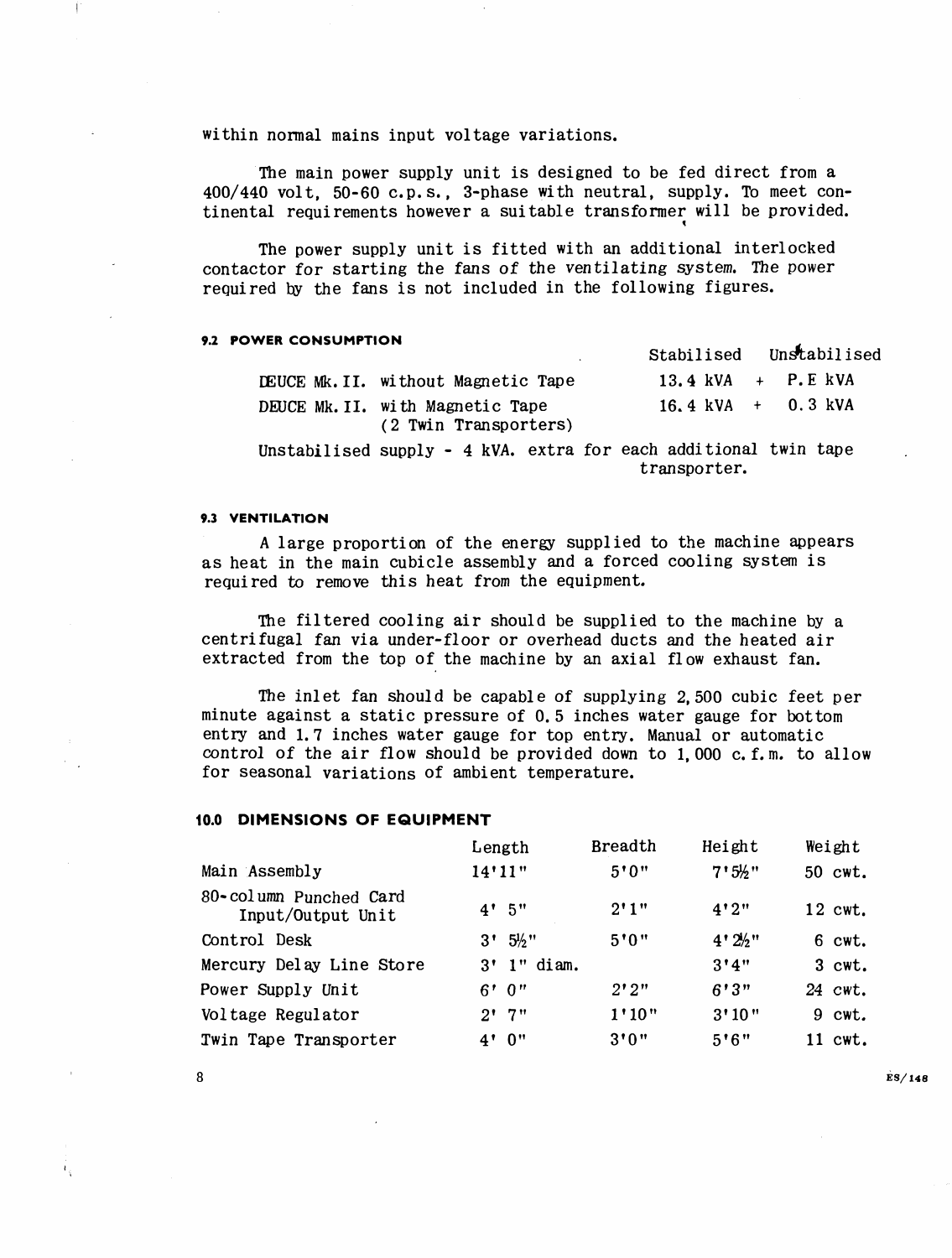$\label{eq:2.1} \frac{1}{\sqrt{2}}\int_{\mathbb{R}^3}\frac{1}{\sqrt{2}}\left(\frac{1}{\sqrt{2}}\right)^2\frac{1}{\sqrt{2}}\left(\frac{1}{\sqrt{2}}\right)^2\frac{1}{\sqrt{2}}\left(\frac{1}{\sqrt{2}}\right)^2\frac{1}{\sqrt{2}}\left(\frac{1}{\sqrt{2}}\right)^2\frac{1}{\sqrt{2}}\left(\frac{1}{\sqrt{2}}\right)^2\frac{1}{\sqrt{2}}\frac{1}{\sqrt{2}}\frac{1}{\sqrt{2}}\frac{1}{\sqrt{2}}\frac{1}{\sqrt{2}}\frac{1}{\sqrt{2}}$ 

 $\mathcal{L}(\mathcal{L})$  and  $\mathcal{L}(\mathcal{L})$  . The  $\mathcal{L}(\mathcal{L})$ 

 $\epsilon$ 

 $\label{eq:2.1} \frac{1}{2} \sum_{i=1}^n \frac{1}{2} \sum_{j=1}^n \frac{1}{2} \sum_{j=1}^n \frac{1}{2} \sum_{j=1}^n \frac{1}{2} \sum_{j=1}^n \frac{1}{2} \sum_{j=1}^n \frac{1}{2} \sum_{j=1}^n \frac{1}{2} \sum_{j=1}^n \frac{1}{2} \sum_{j=1}^n \frac{1}{2} \sum_{j=1}^n \frac{1}{2} \sum_{j=1}^n \frac{1}{2} \sum_{j=1}^n \frac{1}{2} \sum_{j=1}^n \frac{$